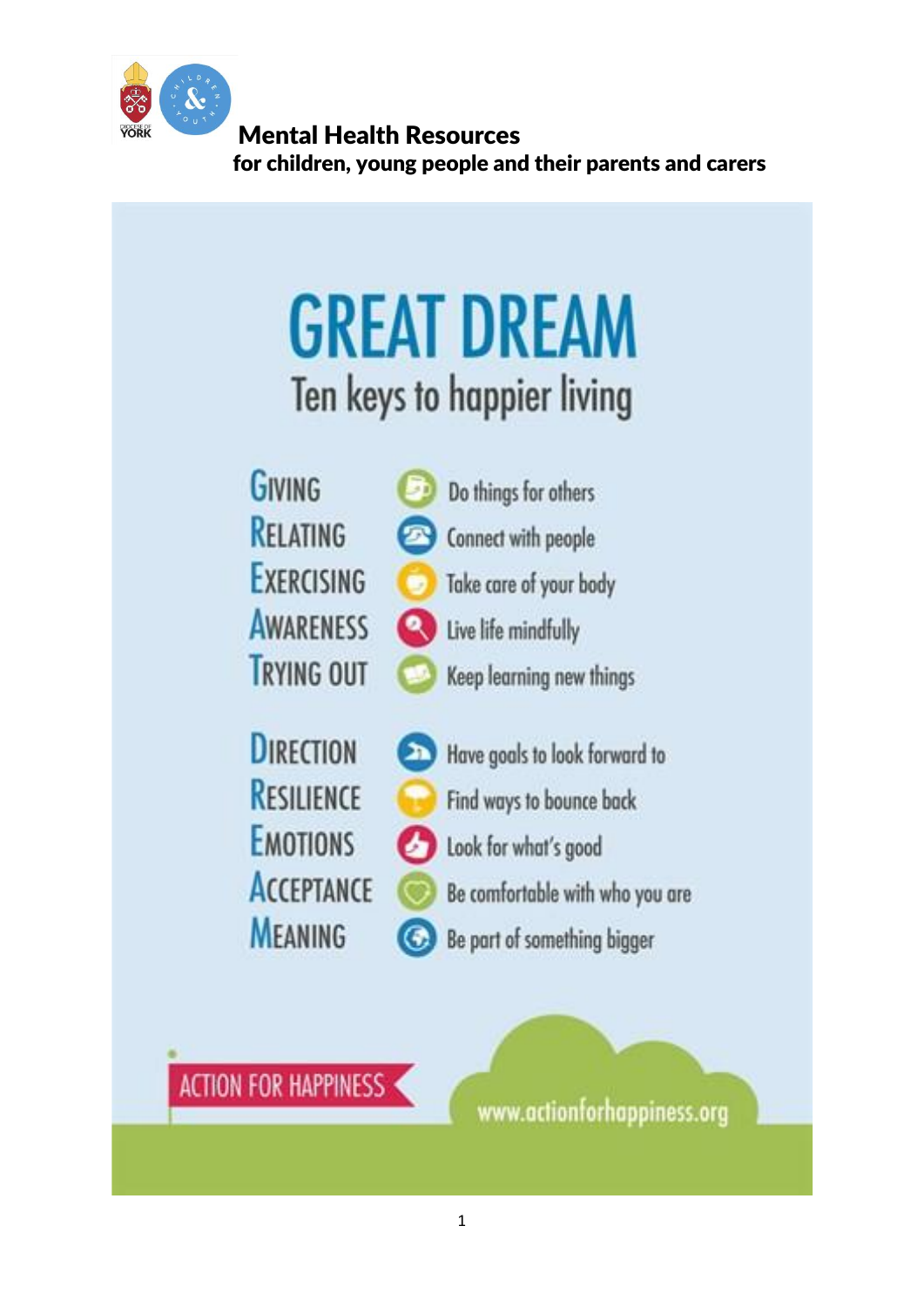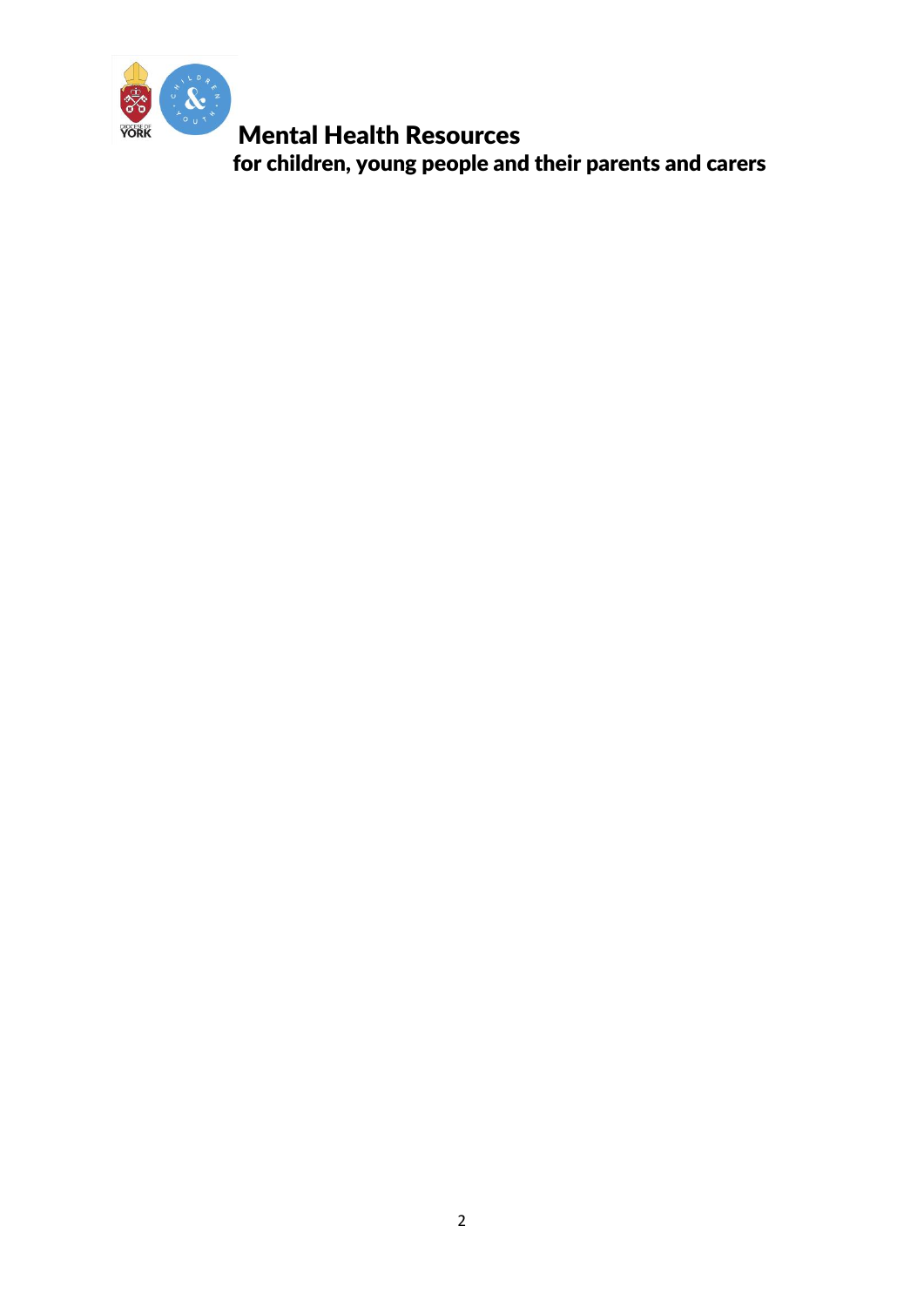

| <b>Local Contact</b>        |                             |                                           |
|-----------------------------|-----------------------------|-------------------------------------------|
| <b>Details</b>              |                             |                                           |
| <b>North Yorkshire</b>      | Crisis helpline (open 24/7) | 0800 0516171                              |
| <b>CAMHS</b> crisis and     | Referral                    | Tewv.northyorkshirecamhsreferrals@nhs.net |
| liaison team                |                             | 0300 0134778                              |
|                             | Scarborough/Whitby/Ryedale  | 01723 346000                              |
|                             | area                        |                                           |
|                             | Northallerton area          | 01609 718810                              |
| York CAMHS                  | York area                   | 01904 615300                              |
| <b>Hull and East Riding</b> | Emergency referral (office  | East Riding - 01482 303810                |
|                             | hours)                      | Hull - 01482 303688                       |
|                             | Crisis Team (24/7)          | 01482301701 option 2                      |
| The Mix $-$ Crisis          | For anyone under 21         | 0808 084994                               |
| helpline                    |                             | Text THEMIX to 85258                      |
| HopeLine UK                 |                             | 0800 0684141                              |

| <b>Parents</b>                                                                                           | <b>Children</b> | <b>Young People</b>                                                                                   |  |
|----------------------------------------------------------------------------------------------------------|-----------------|-------------------------------------------------------------------------------------------------------|--|
| <b>Generic</b>                                                                                           |                 |                                                                                                       |  |
| Mind                                                                                                     |                 |                                                                                                       |  |
| www.mind.org.uk                                                                                          |                 |                                                                                                       |  |
|                                                                                                          |                 | National mental health charity, which offers an excellent range of materials on all aspects of mental |  |
| health                                                                                                   |                 |                                                                                                       |  |
| <b>Young Minds</b>                                                                                       |                 |                                                                                                       |  |
| www.youngminds.org.uk                                                                                    |                 |                                                                                                       |  |
|                                                                                                          |                 | the UKs leading charity committed to improving the emotional wellbeing and mental health of           |  |
| children and young people and empowering their parents and carers                                        |                 |                                                                                                       |  |
| ChildLine                                                                                                |                 |                                                                                                       |  |
| www.childLine.org.uk                                                                                     |                 |                                                                                                       |  |
| Tel: 0800 1111                                                                                           |                 |                                                                                                       |  |
| A counselling service for parent, children and young people. Advice is free and confidential<br>Saneline |                 |                                                                                                       |  |
| www.sane.org.uk                                                                                          |                 |                                                                                                       |  |
| Tel: 0300 304 7000 (4.30-10.30pm)                                                                        |                 |                                                                                                       |  |
|                                                                                                          |                 | A national out-of-hours helpline which provides support and information to anyone coping with         |  |
| mental illness. The UK site offers extensive literature on subjects including schizophrenia, depression  |                 |                                                                                                       |  |
| and therapies                                                                                            |                 |                                                                                                       |  |
| <b>Get Connected</b>                                                                                     |                 |                                                                                                       |  |
| https://www.getconnected.org.uk                                                                          |                 |                                                                                                       |  |
| Tel: 0203 993 5571                                                                                       |                 |                                                                                                       |  |
| Resources and information relating to dual diagnosis - mental health and addition issues.                |                 |                                                                                                       |  |
| Samaritans                                                                                               |                 |                                                                                                       |  |
| www.samaritans.org                                                                                       |                 |                                                                                                       |  |
| Tel: 116 123                                                                                             |                 |                                                                                                       |  |
| email: jo@samaritans.org                                                                                 |                 |                                                                                                       |  |
|                                                                                                          |                 | A confidential 24 hour emotional support service for anyone in UK and Ireland.                        |  |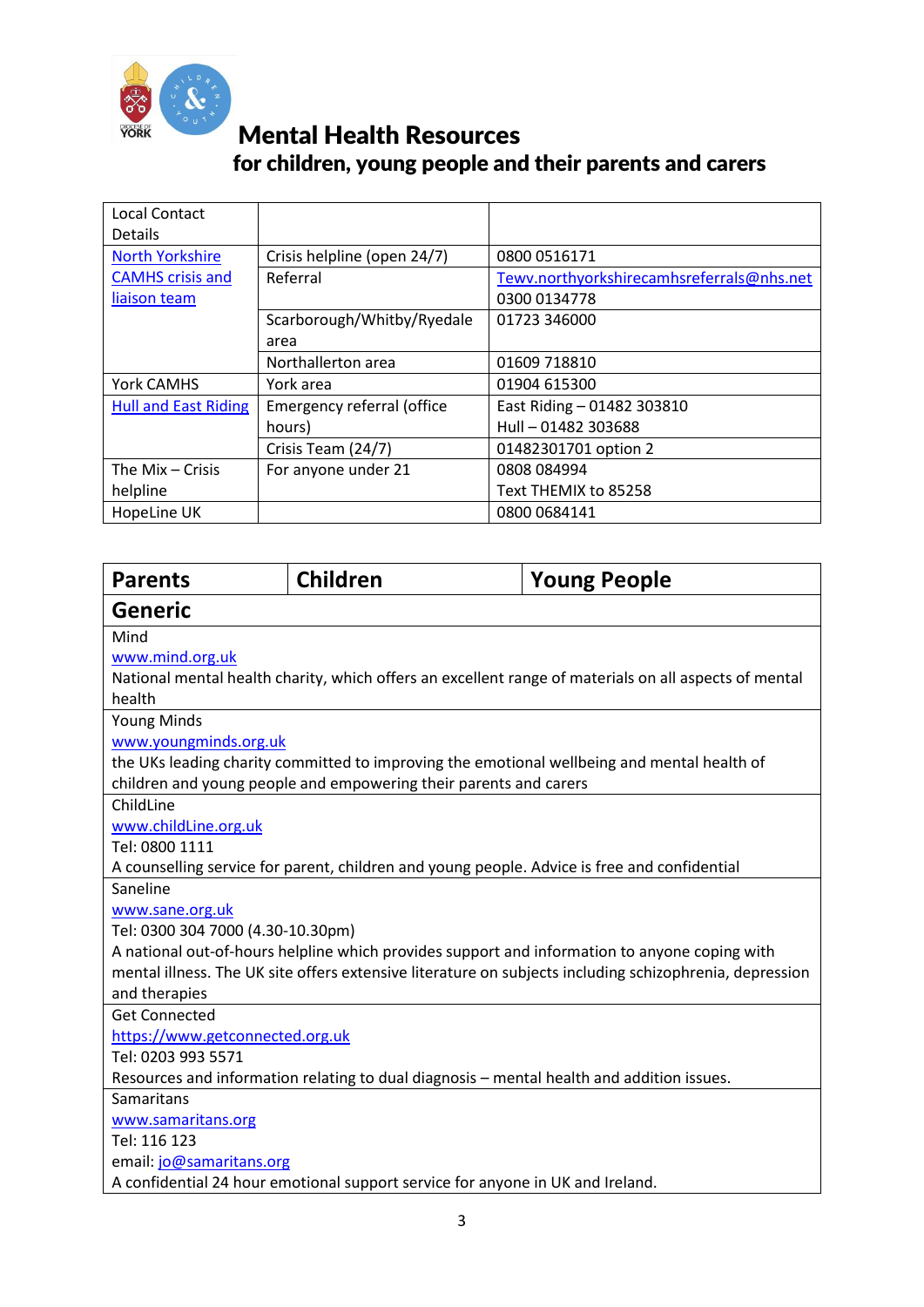

|                                                | Positive Penguins App                                  | The Mix                                 |
|------------------------------------------------|--------------------------------------------------------|-----------------------------------------|
|                                                | www.positivepenguins.com                               | www.themix.org.uk                       |
|                                                |                                                        | Tel: 0808084994                         |
|                                                | Helps children understand                              |                                         |
|                                                | their feelings and challenge                           | the UK's leading support service for    |
|                                                | negative thinking. Four                                | young people. 'We are here to help you  |
|                                                | positive penguins take children                        | take on any challenge you're facing     |
|                                                | on a journey to help them                              | from mental health to money, from       |
|                                                | better understand the                                  | homelessness to finding a job'          |
|                                                | relationship between what                              |                                         |
|                                                | they think and what they feel                          |                                         |
|                                                |                                                        | <b>Youth Health Talk</b>                |
|                                                |                                                        | www.healthtalk.org/young-peoples-       |
|                                                |                                                        | experiences                             |
|                                                |                                                        | Video interviews of young people's real |
|                                                |                                                        | life experiences. Section on depression |
|                                                |                                                        | and eating disorders                    |
|                                                |                                                        | Kooth                                   |
|                                                |                                                        | www.kooth.com                           |
|                                                |                                                        | Online community support for young      |
|                                                |                                                        | people to find online support and       |
|                                                |                                                        | counselling                             |
| <b>East Riding Emotional Wellbeing Service</b> |                                                        |                                         |
| https://humberews.co.uk/                       |                                                        |                                         |
|                                                | Offering support and treatment for emotional wellbeing |                                         |
| Tel: 01482 335451                              |                                                        |                                         |
|                                                |                                                        |                                         |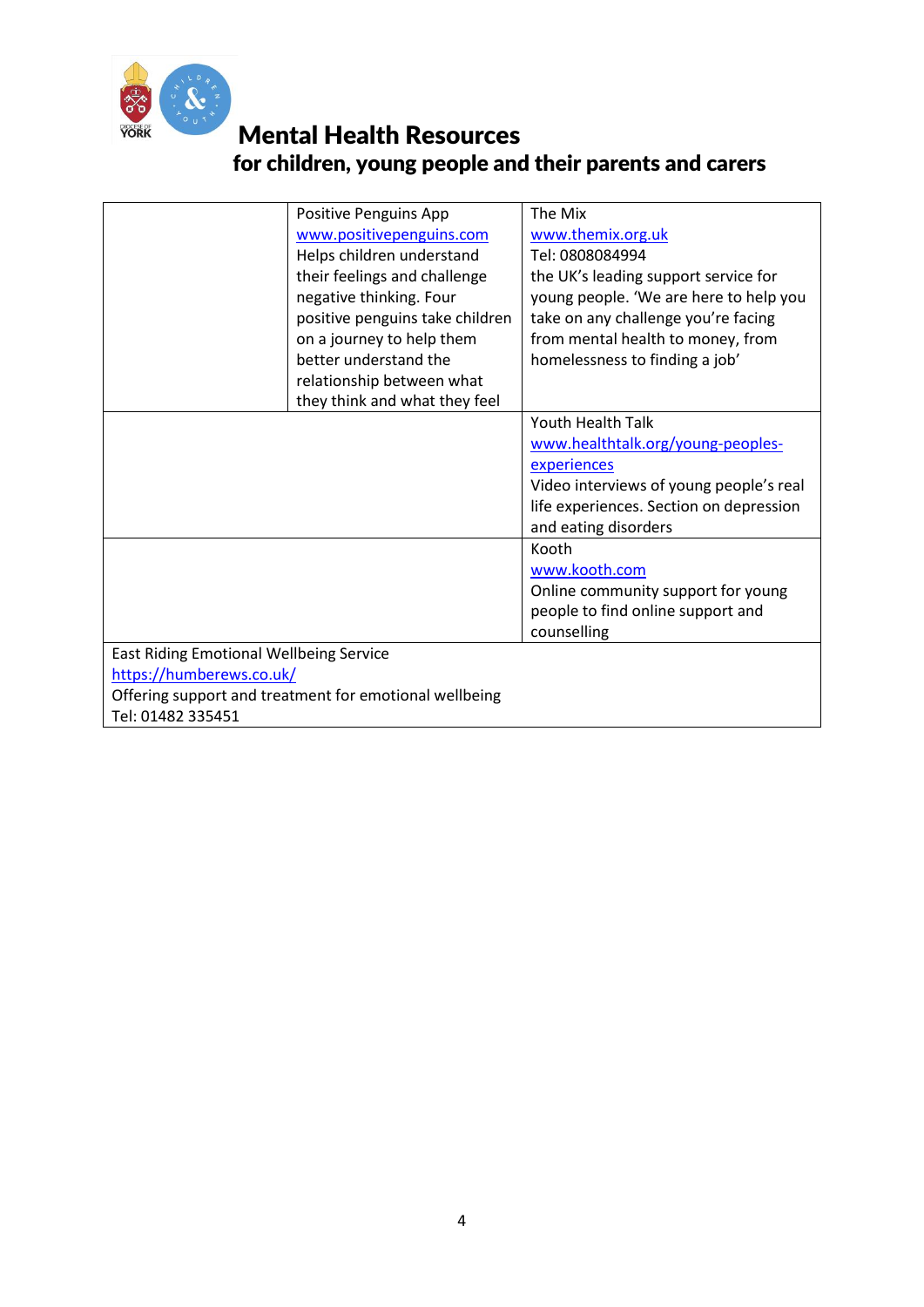

| <b>Parents</b>                                                                                                                                                                                                                                                                                                                                                   | <b>Children</b> | <b>Young People</b>                                                                                                                                                                                                               |  |
|------------------------------------------------------------------------------------------------------------------------------------------------------------------------------------------------------------------------------------------------------------------------------------------------------------------------------------------------------------------|-----------------|-----------------------------------------------------------------------------------------------------------------------------------------------------------------------------------------------------------------------------------|--|
| <b>Depression</b>                                                                                                                                                                                                                                                                                                                                                |                 |                                                                                                                                                                                                                                   |  |
| Book - Michael Rosen's SAD<br>ISBN-10 0744598982<br>A touching book about what it is like to feel<br>deeply sad                                                                                                                                                                                                                                                  |                 | <b>Students Against Depression</b><br>www.studentsagainstdepression.org<br>Offers information and resources validated by<br>health professionals alongside tips and advice<br>from students who have experienced it<br>themselves |  |
| <b>Charlie Walker Memorial Trust</b>                                                                                                                                                                                                                                                                                                                             |                 |                                                                                                                                                                                                                                   |  |
| www.cwmt.org.uk<br>Awareness, information and resources for those who are depressed. They run training for schools<br>and other youth settings                                                                                                                                                                                                                   |                 |                                                                                                                                                                                                                                   |  |
| MoodKit App                                                                                                                                                                                                                                                                                                                                                      |                 |                                                                                                                                                                                                                                   |  |
| www.thriveport.com/products/moodkit<br>Approved by NHS Choices and listed as one of Healthline's Best Apps for Depression 2017, this app<br>uses CBT principles to help people with depression and anxiety manage and track their moods. It has<br>a 'thought checker' to identify negative thoughts and an 'activities' tool to suggest wellbeing<br>activities |                 |                                                                                                                                                                                                                                   |  |
| MoodTools Depression Aid App                                                                                                                                                                                                                                                                                                                                     |                 |                                                                                                                                                                                                                                   |  |
| www.moodtools.org<br>This app provides six evidence-based tools to aid clinical depression and negative moods. It contains<br>info, self-tests, videos, a thought diary, activities, and a suicide safety planning feature to help keep<br>the person safe when they are feeling distressed                                                                      |                 |                                                                                                                                                                                                                                   |  |
| www.nice.org.uk/guidance/ng134                                                                                                                                                                                                                                                                                                                                   |                 |                                                                                                                                                                                                                                   |  |
| Depression in children and young people: identification and management                                                                                                                                                                                                                                                                                           |                 |                                                                                                                                                                                                                                   |  |
| <b>Anxiety</b>                                                                                                                                                                                                                                                                                                                                                   |                 |                                                                                                                                                                                                                                   |  |
|                                                                                                                                                                                                                                                                                                                                                                  |                 | https://www.anxietyuk.org.uk/get-help/anxiety-information/young-people-and-anxiety/                                                                                                                                               |  |
| Helps all those suffering with anxiety disorders                                                                                                                                                                                                                                                                                                                 |                 |                                                                                                                                                                                                                                   |  |
|                                                                                                                                                                                                                                                                                                                                                                  |                 | No Panic<br>www.nopanic.org.uk<br>Registered charity which helps people who<br>suffer from Panic Attacks, Phobias, OCDs, etc.<br>Youth Helpline: 0330 606 1174                                                                    |  |
| www.ocduk.org                                                                                                                                                                                                                                                                                                                                                    |                 |                                                                                                                                                                                                                                   |  |
| Information and support relating to OCDs in children and young people. Produces useful friendly<br>guides including a teens guide, children's guide and parents guide                                                                                                                                                                                            |                 |                                                                                                                                                                                                                                   |  |
| www.ocdaction.org.uk                                                                                                                                                                                                                                                                                                                                             |                 |                                                                                                                                                                                                                                   |  |
| Information and support for OCDs and related disorders                                                                                                                                                                                                                                                                                                           |                 |                                                                                                                                                                                                                                   |  |
|                                                                                                                                                                                                                                                                                                                                                                  |                 | Book - Touch and Go Joe                                                                                                                                                                                                           |  |
|                                                                                                                                                                                                                                                                                                                                                                  |                 | ISBN - 10 1843103915<br>An Adolscent's experience of OCD                                                                                                                                                                          |  |
|                                                                                                                                                                                                                                                                                                                                                                  |                 | www.sam-app.org.uk                                                                                                                                                                                                                |  |
|                                                                                                                                                                                                                                                                                                                                                                  |                 | A self-help app for anxiety which includes a                                                                                                                                                                                      |  |
|                                                                                                                                                                                                                                                                                                                                                                  |                 | personal toolbox, negative thought buster.                                                                                                                                                                                        |  |
|                                                                                                                                                                                                                                                                                                                                                                  |                 | Developed by University of West England                                                                                                                                                                                           |  |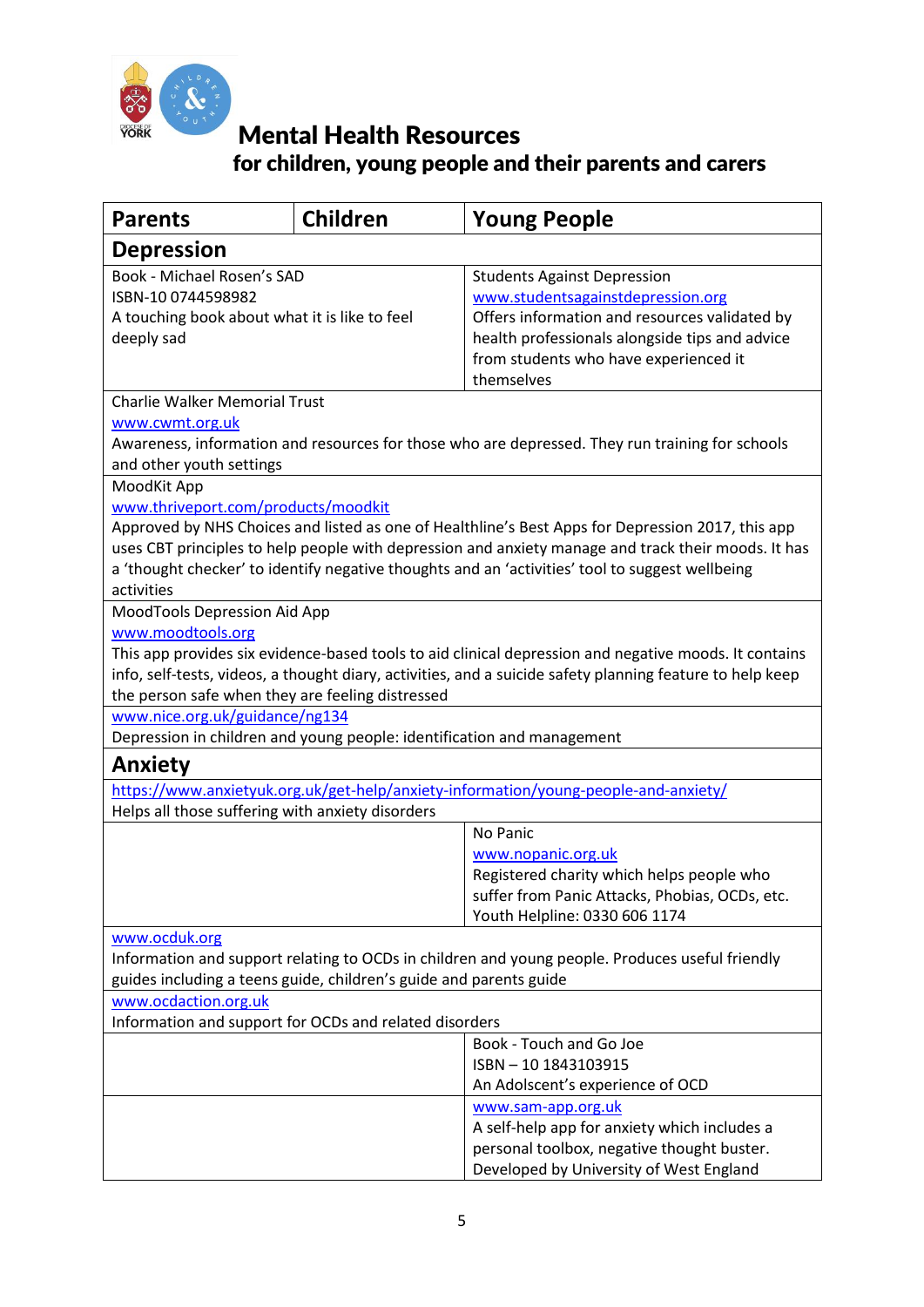

| <b>Parents</b>                                                                              | Children                                           | <b>Young People</b>                                                                          |  |  |
|---------------------------------------------------------------------------------------------|----------------------------------------------------|----------------------------------------------------------------------------------------------|--|--|
| <b>Suicide</b>                                                                              |                                                    |                                                                                              |  |  |
| <b>Stamp Out Suicide</b>                                                                    |                                                    |                                                                                              |  |  |
|                                                                                             | www.stampoutsuicide.org.uk                         |                                                                                              |  |  |
| Tel: 07766 808 222                                                                          |                                                    |                                                                                              |  |  |
|                                                                                             | Helpful pointers for those concerned about suicide |                                                                                              |  |  |
| Cruse - Bereavement Care                                                                    |                                                    |                                                                                              |  |  |
| www.cruse.org.uk                                                                            |                                                    |                                                                                              |  |  |
|                                                                                             |                                                    | Offer support, advice and information to children, young people and adults when someone dies |  |  |
| <b>PAPYRUS (Parents</b>                                                                     |                                                    | <b>Stay Alive App</b>                                                                        |  |  |
| Association for the                                                                         |                                                    | https://www.prevent-                                                                         |  |  |
| Prevention of Young                                                                         |                                                    | suicide.org.uk/stay alive suicide preven                                                     |  |  |
| Suicide                                                                                     |                                                    | tion mobile phone application.html                                                           |  |  |
| www.papyrus-uk.org                                                                          |                                                    | A free app which offers help and support                                                     |  |  |
| Advice and information                                                                      |                                                    | to people with thoughts of suicide and                                                       |  |  |
| for parents, carers,                                                                        |                                                    | people concerned about someone else                                                          |  |  |
| teachers and friends of                                                                     |                                                    |                                                                                              |  |  |
| young people at risk of                                                                     |                                                    |                                                                                              |  |  |
| suicide                                                                                     |                                                    |                                                                                              |  |  |
| <b>Psychosis</b>                                                                            |                                                    |                                                                                              |  |  |
| <b>Rethink Mental Illness</b>                                                               |                                                    |                                                                                              |  |  |
| www.rethink.org                                                                             |                                                    |                                                                                              |  |  |
| A national mental health membership charity which works to help everyone affected by severe |                                                    |                                                                                              |  |  |
| mental illness recover a better quality of life                                             |                                                    |                                                                                              |  |  |
| <b>Hearing Voices Network</b>                                                               |                                                    | <b>Voice Collective</b>                                                                      |  |  |
| www.hearing-                                                                                |                                                    | www.voicecollective.co.uk                                                                    |  |  |
| voices.org                                                                                  |                                                    | Peer support for young people who hear,                                                      |  |  |
| Self help groups for                                                                        |                                                    | see and sense things that others don't                                                       |  |  |
| voice-hearers and                                                                           |                                                    |                                                                                              |  |  |
| support and advice for                                                                      |                                                    |                                                                                              |  |  |
| carers                                                                                      |                                                    |                                                                                              |  |  |